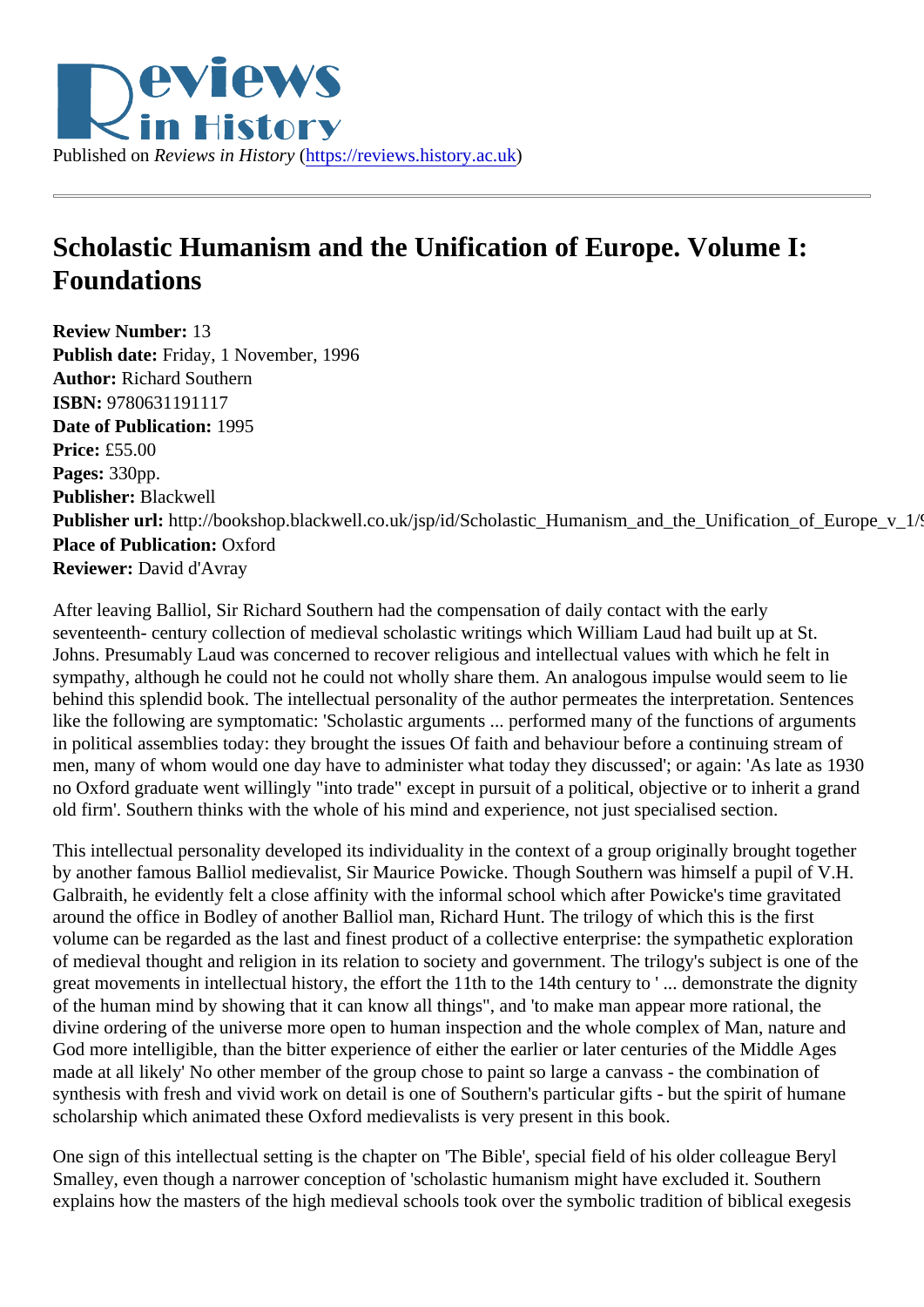and systematized it, collecting and arranging the spiritual interpretations of the past, producing manuals, and popularising doctrine through biblical imagery. A development which was closer to 'scholasticism' as usually defined was the method of resolving contradictions between Biblical authorities by means of verbal and logical analysis. Southern elegantly shows how discussion of the problem of 'Fear' (Proverbs 1:7 and Psalm 19/18:10 versus 1 John) developed in sophistication into a solution elaborated by Peter Lombard; and then how the Lombard's teaching was passed on by an ex-pupil to Henry II of England.

A sensitivity to the setting in political and social life of medieval religious has been characteristic of those members of the group who taught Oxford's perhaps rather conservative history syllabus: Miss Smalley, W.A. Pantin, but Southern most of all. There was perhaps a creative tension between, on the one hand, their research interest in intellectual history, and on the other, their teaching which Oxford tradition pulled towards the history of government and wider historiographical fashion towards social history. In chapters four and five the history of thought and life are more successfully integrated than in any previous history of scholasticism that I can think of. We are shown how a society in which the appeal of the church lay in its ritual powers, where secular rulers legislated on religious matters, reacting to short-term crises, and where the rules about such matters as marriage and penance were inconsistent and confusing, gave way to a society where the Schools, and governments run by the scholastically educated, made rules intended to organise life for all time. Southern reminds us that although scholastic training was a path to success, it could not guarantee a good job without connections and luck. It is typical that he brings the outcomes for the losers sharply to mind. As for the successful, they bought a sharp combination of broad systematisation with mastery of detail to the practise of government. A former Balliol tutor is peculiarly well equipped to bring out the connection between academic excellence and action outside the ivory tower. The human and personal aspects of the professional academics world are also skilfully evoked: loyalty of pupils, a growing sense of the place in history of contemporary intellectuals, the stories told about well-known teachers. Southern is able to turn the twelfth-century scholastics back into people.

He is even more original about places. First, (in chapter Two), he reasserts against various critics his thesis that the famous school of Chartres was never a significantly distinctive centre at all. Southern enjoys controversy, one suspects, and his ability to carry it on without innuendo or animus makes him a model for anyone engaged in the modern equivalent of scholastic disputation.

In addition to breathing new life into an old debate, Southern proposes two new (and this time positive) theses about places. He explains why Leon failed to compete with Paris, after a promising start, by pointing out that there was simply not enough physical room for expansion. Then - and this is the newest big idea in the book - he proposes a striking antithesis between the smooth and almost inexorable development of Paris into the scholastic metropolis of northern Europe, on the one hand, and the sudden prominence of Bologna as the centre of legal scholasticism on the other. Paris is structure, Bologna evenement, the event in question being the appearance of Gratian's Decretum (admittedly in a town which already had the advantage of proximity to the papacy). Before that, there was no academic school of law in Italy. Aficionados of Southern's work will feel the usual thrill as they realise that he has discreetly removed the pin of another grenade.

Before Gratian, Canon Law did not exist in a form capable of serving as the 'software' for a hierarchy of working Church courts. Gratian made the difference not only by synthesising the mass of past ecclesiastical decisions, but above all by incorporating procedural systems borrowed from Roman Law. As for Roman Law, that too was a novelty as a subject for systematic academic teaching. the well-known specialists before this time had been practising lawyers, not academics. The novelty of the argument is not the emphasis on Gratian's importance, but the contrast with the situation before him, and the implication that but for one man the great studium of Bologna might never have been. Some may argue that it is not certain whether Gratian himself bought the Roman Law into his synthesis, but even if he did not, the essence of the thesis could be preserved by substituting 'one work' for 'one man'.

The Decretum not only made Bologna the southern metropolis of thought, but began the process of transforming the scholastic vision of the world into practice backed by government sanction. Southern sees